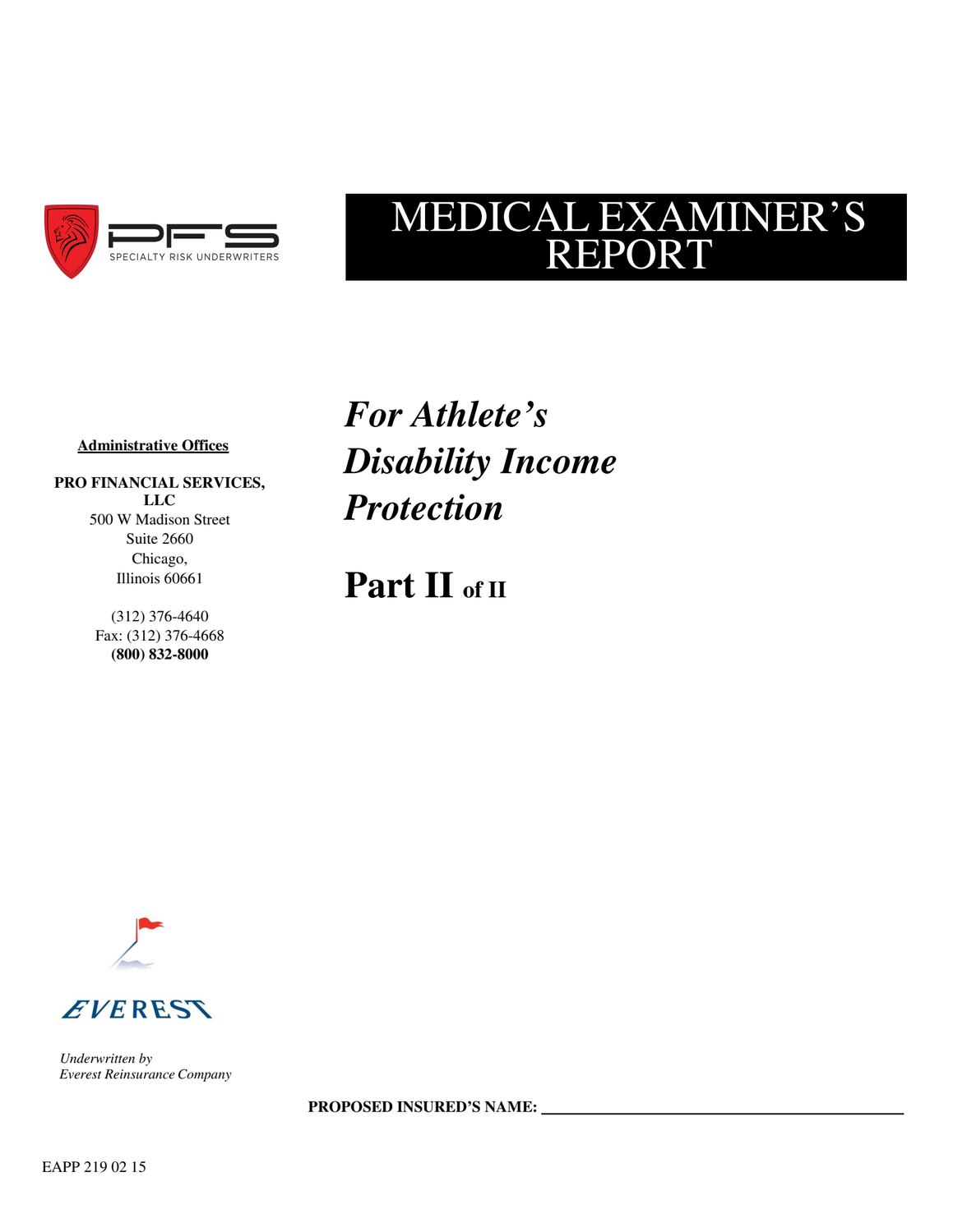# **PRO FINANCIAL SERVICES, LLC / EVEREST REINSURANCE COMPANY ATHLETE'S DISABILITY INCOME PROTECTION**

#### *(All questions must be answered in ink. Please print clearly.)*

Failure to answer all questions completely with full details will result in a delay in underwriting.

Wherever 'Yes' or 'No' answers require full details, these should be given in the space provided. If there is not sufficient space, use space provided on back page or attach your answers on a separate sheet.

**ALL of the following sections must be completed by the Medical Examiner upon examination of the Proposed** 

**Insured.**

## **SECTION 1 GENERAL INFORMATION**

| 1. Name of Proposed Insured:                                                                                   |        |                             |        |                                                                            |                |
|----------------------------------------------------------------------------------------------------------------|--------|-----------------------------|--------|----------------------------------------------------------------------------|----------------|
| First                                                                                                          |        |                             | Middle |                                                                            | Last           |
| 3. Name of Team:                                                                                               |        |                             |        | <b>De</b> Professional<br>$\Box$ Collegiate<br>$\Box$ Other (please state) |                |
| 5. Have you examined and/or treated the Proposed Insured in the past? $\Box$ YES for ________(number of) years |        |                             |        |                                                                            |                |
|                                                                                                                |        |                             |        | $\Box$ NO                                                                  |                |
| <b>SECTION 2 MEDICAL HISTORY</b>                                                                               |        |                             |        |                                                                            |                |
| <b>Proposed Insured's:</b>                                                                                     |        |                             |        |                                                                            |                |
|                                                                                                                |        |                             |        |                                                                            | 4. Pulse       |
| 5. Please check the appropriate box: If any of the items are deemed abnormal please provide clinical           |        | diagnostic tests performed. |        | definition of abnormality as well as details and results of any            |                |
|                                                                                                                |        | Normal Abnormal Details     |        |                                                                            |                |
| Head, Eyes, Ears, Nose or Throat:                                                                              | $\Box$ | $\Box$                      |        |                                                                            |                |
| Bones, Glands or Skin:                                                                                         | $\Box$ | $\Box$                      |        |                                                                            |                |
| Lungs or other Respiratory Organs:                                                                             | $\Box$ | $\Box$                      |        |                                                                            |                |
| Heart, and the cardiovascular system<br>including blood vessels:                                               | $\Box$ | $\Box$                      |        |                                                                            |                |
| EKG:                                                                                                           | $\Box$ | $\Box$                      |        |                                                                            |                |
| Stomach or other Abdominal Organs:                                                                             | $\Box$ | $\Box$                      |        |                                                                            |                |
| Genito-Urinary Organs<br>(including prostate or hernias):                                                      | $\Box$ | $\Box$                      |        |                                                                            |                |
|                                                                                                                |        |                             |        |                                                                            |                |
| PROPOSED INSURED:                                                                                              |        |                             |        |                                                                            | Date of Birth: |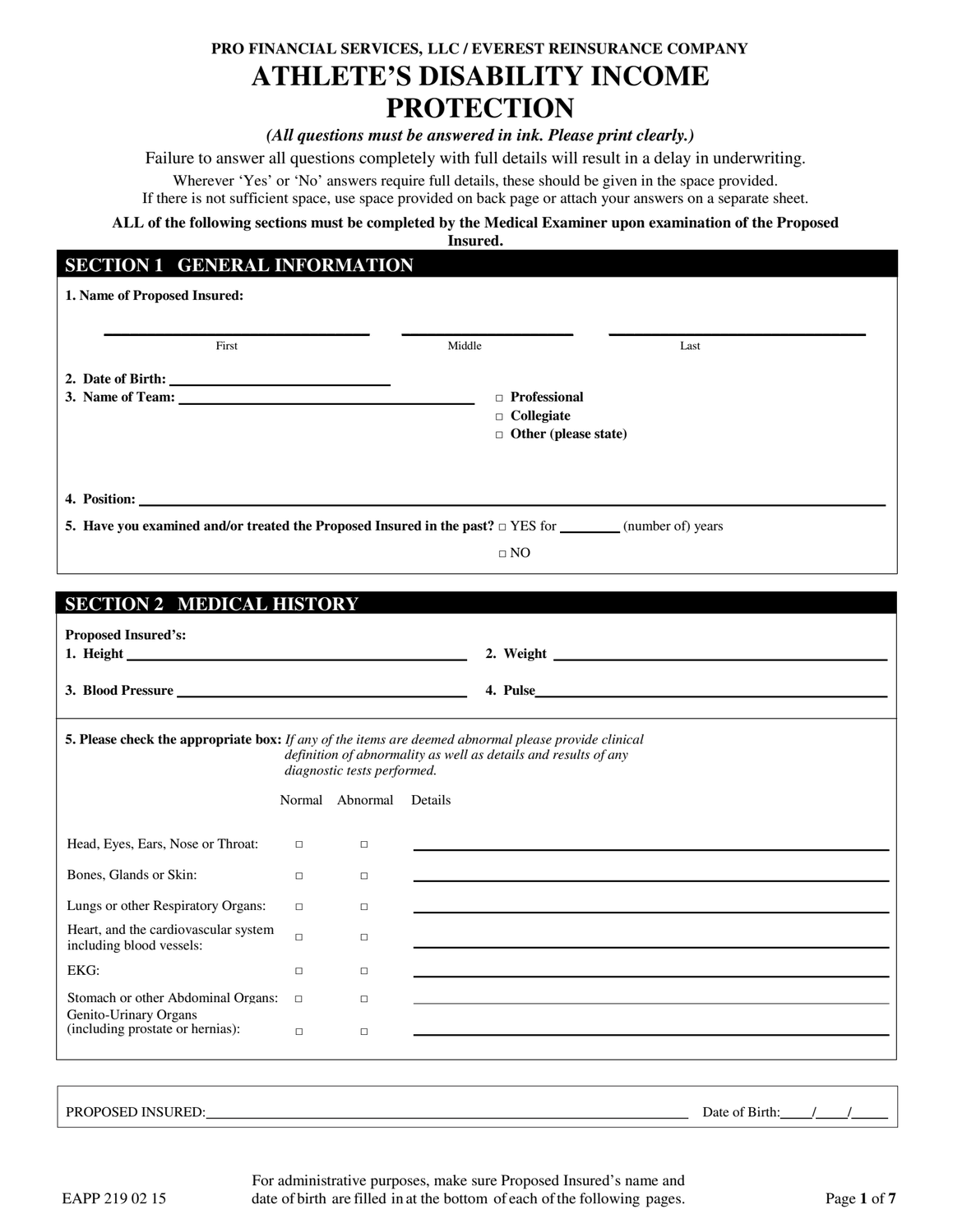Failure to answer all questions completely with full details will result in a delay in underwriting.

| <b>SECTION 3 MEDICAL HISTORY</b>                      |                                                        |                                            |                                          |  |                                                                            |  |
|-------------------------------------------------------|--------------------------------------------------------|--------------------------------------------|------------------------------------------|--|----------------------------------------------------------------------------|--|
| For Section 3,                                        | 1. HEAD                                                |                                            | $\hfill \Box$<br>YES $\hfill \Box$<br>NO |  | <b>Normal Exam Result?</b><br>$\hfill \Box$ {YES} \quad \hfill \Box        |  |
| Questions 1 through 5:                                | Date(s):<br>Details (discomfort, injury or treatment): |                                            | Details of any Surgery:                  |  | <b>Current Prognosis:</b>                                                  |  |
| Please answer YES or                                  |                                                        |                                            |                                          |  |                                                                            |  |
| NO as to whether or not                               |                                                        |                                            |                                          |  |                                                                            |  |
| the Proposed Insured has<br>ever suffered any         |                                                        |                                            |                                          |  |                                                                            |  |
| discomfort or injury or                               |                                                        |                                            |                                          |  |                                                                            |  |
| required treatment with<br>respect to each body part. |                                                        |                                            |                                          |  |                                                                            |  |
| Please give full details.                             | 2. NECK (cervical spine)                               |                                            | $\hfill \Box$<br>YES $\hfill \Box$<br>NO |  | <b>Normal Exam Result?</b><br>$\hfill \Box$<br><br>YES $\hfill \Box$<br>NO |  |
|                                                       | $Date(s)$ :                                            | Details (discomfort, injury or treatment): | Details of any Surgery:                  |  | <b>Current Prognosis:</b>                                                  |  |
|                                                       |                                                        |                                            |                                          |  |                                                                            |  |
|                                                       |                                                        |                                            |                                          |  |                                                                            |  |
|                                                       |                                                        |                                            |                                          |  |                                                                            |  |
|                                                       |                                                        |                                            |                                          |  |                                                                            |  |
|                                                       |                                                        |                                            |                                          |  |                                                                            |  |
|                                                       |                                                        |                                            |                                          |  |                                                                            |  |
|                                                       | 3. RIGHT SHOULDER                                      |                                            | $\Box$ YES $\Box$ NO                     |  | <b>Normal Exam Result?</b><br>$\Box$ YES $\Box$ NO                         |  |
|                                                       | Date(s):                                               | Details (discomfort, injury or treatment): | Details of any Surgery:                  |  | <b>Current Prognosis:</b>                                                  |  |
|                                                       |                                                        |                                            |                                          |  |                                                                            |  |
|                                                       |                                                        |                                            |                                          |  |                                                                            |  |
|                                                       |                                                        |                                            |                                          |  |                                                                            |  |
|                                                       |                                                        |                                            |                                          |  |                                                                            |  |
|                                                       |                                                        |                                            |                                          |  |                                                                            |  |
|                                                       | <b>4. LEFT SHOULDER</b>                                |                                            | $\Box$ YES $\;\Box$ NO                   |  | <b>Normal Exam Result?</b><br>$\Box$ YES $\Box$ NO                         |  |
|                                                       | $Date(s)$ :                                            | Details (discomfort, injury or treatment): | Details of any Surgery:                  |  | <b>Current Prognosis:</b>                                                  |  |
|                                                       |                                                        |                                            |                                          |  |                                                                            |  |
|                                                       |                                                        |                                            |                                          |  |                                                                            |  |
|                                                       |                                                        |                                            |                                          |  |                                                                            |  |
|                                                       |                                                        |                                            |                                          |  |                                                                            |  |
|                                                       |                                                        |                                            |                                          |  |                                                                            |  |
|                                                       |                                                        |                                            |                                          |  |                                                                            |  |
|                                                       | 5. CHEST (including ribs)                              |                                            | $\Box$ YES $\Box$ NO                     |  | <b>Normal Exam Result?</b><br>$\hfill \Box$<br>YES $\hfill \Box$<br>NO     |  |
|                                                       | $Date(s)$ :                                            | Details (discomfort, injury or treatment): | Details of any Surgery:                  |  | <b>Current Prognosis:</b>                                                  |  |
|                                                       |                                                        |                                            |                                          |  |                                                                            |  |
|                                                       |                                                        |                                            |                                          |  |                                                                            |  |
|                                                       |                                                        |                                            |                                          |  |                                                                            |  |
|                                                       |                                                        |                                            |                                          |  |                                                                            |  |
|                                                       |                                                        |                                            |                                          |  |                                                                            |  |
|                                                       |                                                        |                                            |                                          |  |                                                                            |  |

PROPOSED INSURED: Date of Birth: / /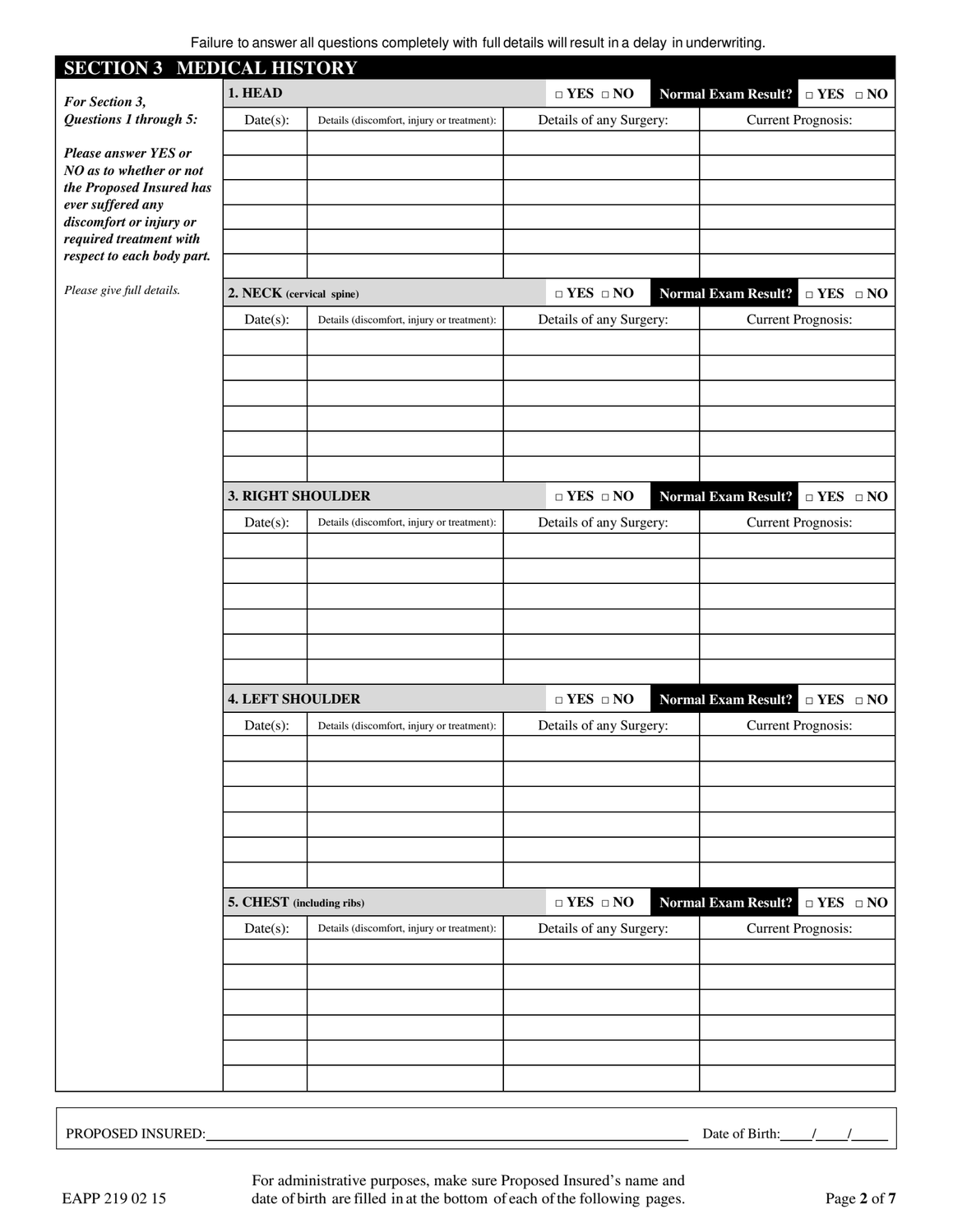| <b>SECTION 3 MEDICAL HISTORY (continued)</b>          |             |                                                           |                         |                                                                            |
|-------------------------------------------------------|-------------|-----------------------------------------------------------|-------------------------|----------------------------------------------------------------------------|
| For Section 3,                                        |             | 6. UPPER BACK (thoracic spine)                            | $\Box$ YES $\Box$ NO    | <b>Normal Exam Result?</b><br>$\Box$ YES $\Box$ NO                         |
| Questions 6 through 10:                               | Date(s):    | Details (discomfort, injury or treatment):                | Details of any Surgery: | <b>Current Prognosis:</b>                                                  |
| Please answer YES or                                  |             |                                                           |                         |                                                                            |
| NO as to whether or not                               |             |                                                           |                         |                                                                            |
| the Proposed Insured has<br>ever suffered any         |             |                                                           |                         |                                                                            |
| discomfort or injury or                               |             |                                                           |                         |                                                                            |
| required treatment with<br>respect to each body part. |             |                                                           |                         |                                                                            |
| Please give full details.                             |             | 7. LOWER BACK (lumbar spine including coccyx & tail bone) | $\Box$ YES $\;\Box$ NO  | <b>Normal Exam Result?</b><br>$\hfill \Box$<br><br>YES $\hfill \Box$<br>NO |
|                                                       | $Date(s)$ : | Details (discomfort, injury or treatment):                | Details of any Surgery: | <b>Current Prognosis:</b>                                                  |
|                                                       |             |                                                           |                         |                                                                            |
|                                                       |             |                                                           |                         |                                                                            |
|                                                       |             |                                                           |                         |                                                                            |
|                                                       |             |                                                           |                         |                                                                            |
|                                                       |             |                                                           |                         |                                                                            |
|                                                       |             |                                                           |                         |                                                                            |
|                                                       |             | 8. PELVIS/HIPS (including groin - specify side)           | $\Box$ YES $\;\Box$ NO  | <b>Normal Exam Result?</b><br>$\Box$ YES $\Box$ NO                         |
|                                                       | $Date(s)$ : | Details (discomfort, injury or treatment):                | Details of any Surgery: | <b>Current Prognosis:</b>                                                  |
|                                                       |             |                                                           |                         |                                                                            |
|                                                       |             |                                                           |                         |                                                                            |
|                                                       |             |                                                           |                         |                                                                            |
|                                                       |             |                                                           |                         |                                                                            |
|                                                       |             |                                                           |                         |                                                                            |
|                                                       |             | 9. ABDOMEN (including stomach)                            | $\Box$ YES $\;\Box$ NO  | <b>Normal Exam Result?</b><br>$\Box$ YES $\Box$ NO                         |
|                                                       | Date(s):    | Details (discomfort, injury or treatment):                | Details of any Surgery: | <b>Current Prognosis:</b>                                                  |
|                                                       |             |                                                           |                         |                                                                            |
|                                                       |             |                                                           |                         |                                                                            |
|                                                       |             |                                                           |                         |                                                                            |
|                                                       |             |                                                           |                         |                                                                            |
|                                                       |             |                                                           |                         |                                                                            |
|                                                       |             |                                                           |                         |                                                                            |
|                                                       |             | 10. RIGHT ARM (including elbow)                           | $\Box$ YES $\;\Box$ NO  | <b>Normal Exam Result?</b><br>$\hfill \Box$<br>YES $\hfill \Box$<br>NO     |
|                                                       | $Date(s)$ : | Details (discomfort, injury or treatment):                | Details of any Surgery: | <b>Current Prognosis:</b>                                                  |
|                                                       |             |                                                           |                         |                                                                            |
|                                                       |             |                                                           |                         |                                                                            |
|                                                       |             |                                                           |                         |                                                                            |
|                                                       |             |                                                           |                         |                                                                            |
|                                                       |             |                                                           |                         |                                                                            |
|                                                       |             |                                                           |                         |                                                                            |

PROPOSED INSURED: Date of Birth: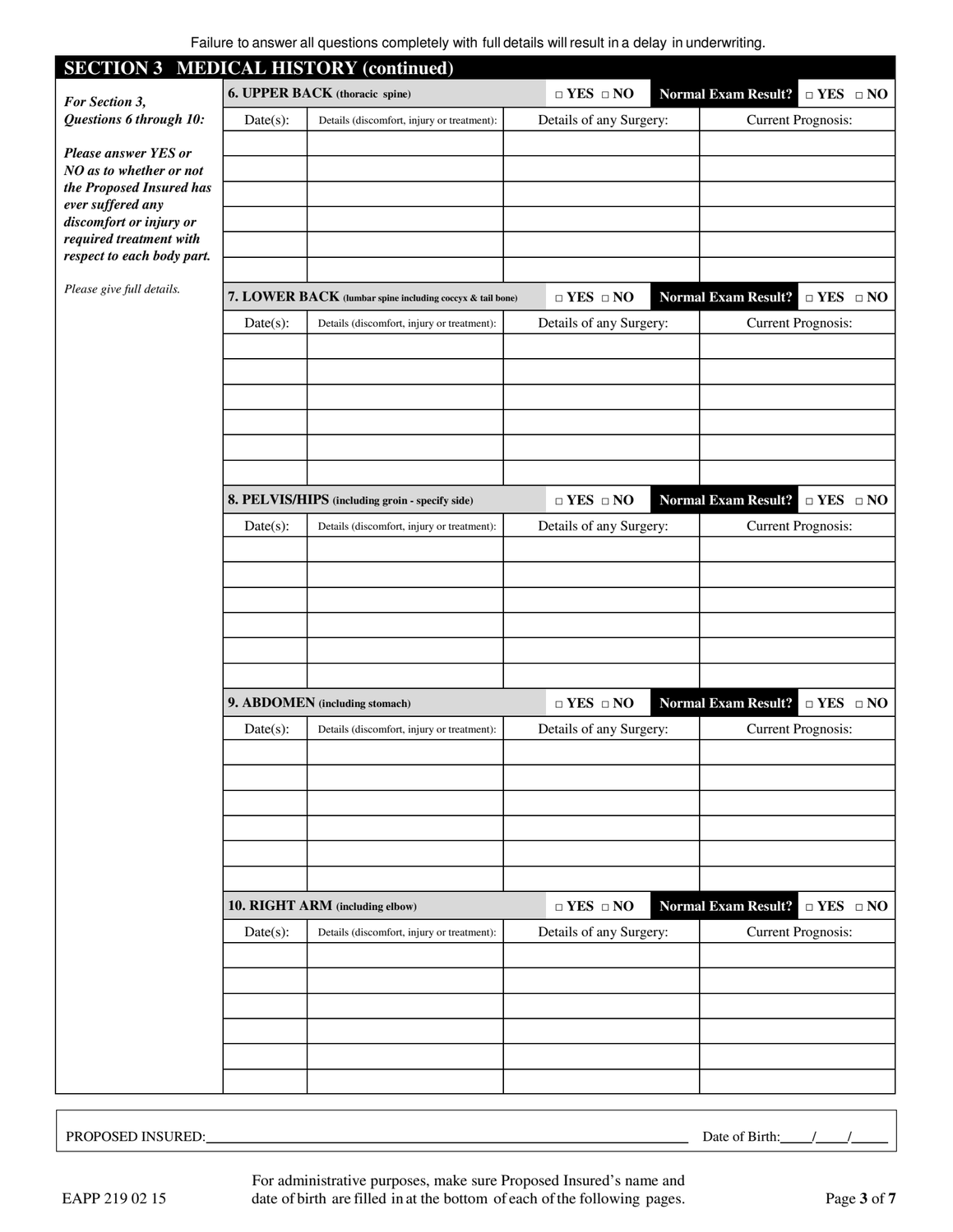| <b>SECTION 3 MEDICAL HISTORY (continued)</b> |             |                                                     |                                          |  |                                                                        |  |
|----------------------------------------------|-------------|-----------------------------------------------------|------------------------------------------|--|------------------------------------------------------------------------|--|
| For Section 3,                               |             | 11. LEFT ARM (including elbow)                      | $\hfill \Box$<br>YES $\hfill \Box$<br>NO |  | <b>Normal Exam Result?</b><br>$\hfill \Box$<br>YES $\hfill \Box$<br>NO |  |
| Questions 11 through 15:                     | $Date(s)$ : | Details (discomfort, injury or treatment):          | Details of any Surgery:                  |  | <b>Current Prognosis:</b>                                              |  |
| <b>Please answer YES or</b>                  |             |                                                     |                                          |  |                                                                        |  |
| NO as to whether or not                      |             |                                                     |                                          |  |                                                                        |  |
| the Proposed Insured has                     |             |                                                     |                                          |  |                                                                        |  |
| ever suffered any<br>discomfort or injury or |             |                                                     |                                          |  |                                                                        |  |
| required treatment with                      |             |                                                     |                                          |  |                                                                        |  |
| respect to each body part.                   |             |                                                     |                                          |  |                                                                        |  |
| Please give full details.                    |             | 12. RIGHT HAND (including wrist, fingers and thumb) | $\hfill \Box$<br>YES $\hfill \Box$<br>NO |  | <b>Normal Exam Result?</b><br>$\hfill \Box$<br>YES $\hfill \Box$<br>NO |  |
|                                              | $Date(s)$ : | Details (discomfort, injury or treatment):          | Details of any Surgery:                  |  | <b>Current Prognosis:</b>                                              |  |
|                                              |             |                                                     |                                          |  |                                                                        |  |
|                                              |             |                                                     |                                          |  |                                                                        |  |
|                                              |             |                                                     |                                          |  |                                                                        |  |
|                                              |             |                                                     |                                          |  |                                                                        |  |
|                                              |             |                                                     |                                          |  |                                                                        |  |
|                                              |             |                                                     |                                          |  |                                                                        |  |
|                                              |             | 13. LEFT HAND (including wrist, fingers and thumb)  | $\Box$ YES $\;\Box$ NO                   |  | <b>Normal Exam Result?</b><br>$\Box$ YES $\Box$ NO                     |  |
|                                              | $Date(s)$ : | Details (discomfort, injury or treatment):          | Details of any Surgery:                  |  | <b>Current Prognosis:</b>                                              |  |
|                                              |             |                                                     |                                          |  |                                                                        |  |
|                                              |             |                                                     |                                          |  |                                                                        |  |
|                                              |             |                                                     |                                          |  |                                                                        |  |
|                                              |             |                                                     |                                          |  |                                                                        |  |
|                                              |             |                                                     |                                          |  |                                                                        |  |
|                                              |             |                                                     |                                          |  |                                                                        |  |
|                                              |             | 14. RIGHT THIGH (including hamstring)               | $\Box$ YES $\;\Box$ NO                   |  | <b>Normal Exam Result?</b><br>$\Box$ YES $\Box$ NO                     |  |
|                                              | $Date(s)$ : | Details (discomfort, injury or treatment):          | Details of any Surgery:                  |  | <b>Current Prognosis:</b>                                              |  |
|                                              |             |                                                     |                                          |  |                                                                        |  |
|                                              |             |                                                     |                                          |  |                                                                        |  |
|                                              |             |                                                     |                                          |  |                                                                        |  |
|                                              |             |                                                     |                                          |  |                                                                        |  |
|                                              |             |                                                     |                                          |  |                                                                        |  |
|                                              |             |                                                     |                                          |  |                                                                        |  |
|                                              |             | 15. LEFT THIGH (including hamstring)                | $\Box$ YES $\;\Box$ NO                   |  | <b>Normal Exam Result?</b><br>$\Box$ YES $\quad \Box$ NO               |  |
|                                              | $Date(s)$ : | Details (discomfort, injury or treatment):          | Details of any Surgery:                  |  | <b>Current Prognosis:</b>                                              |  |
|                                              |             |                                                     |                                          |  |                                                                        |  |
|                                              |             |                                                     |                                          |  |                                                                        |  |
|                                              |             |                                                     |                                          |  |                                                                        |  |
|                                              |             |                                                     |                                          |  |                                                                        |  |
|                                              |             |                                                     |                                          |  |                                                                        |  |
|                                              |             |                                                     |                                          |  |                                                                        |  |
|                                              |             |                                                     |                                          |  |                                                                        |  |

PROPOSED INSURED: Date of Birth: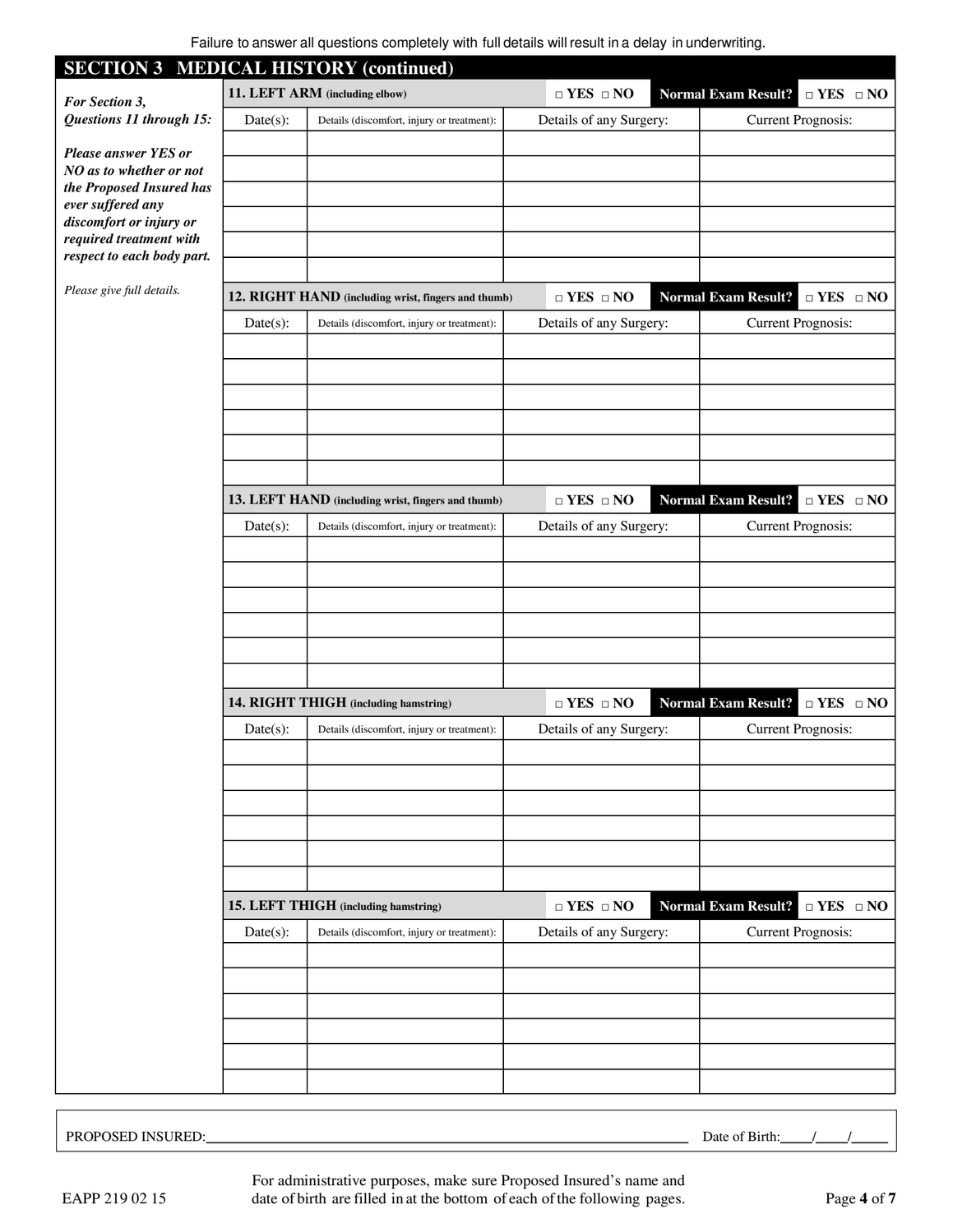Failure to answer all questions completely with full details will result in a delay in underwriting.

| <b>SECTION 3 MEDICAL HISTORY (continued)</b>          |                                                        |                                                           |                         |  |                                                          |                            |  |
|-------------------------------------------------------|--------------------------------------------------------|-----------------------------------------------------------|-------------------------|--|----------------------------------------------------------|----------------------------|--|
| For Section 3,                                        | <b>16. RIGHT KNEE</b>                                  |                                                           | $\Box$ YES $\;\Box$ NO  |  | <b>Normal Exam Result?</b><br>$\Box$ YES $\quad \Box$ NO |                            |  |
| Questions 16 through 20:                              | Date(s):<br>Details (discomfort, injury or treatment): |                                                           | Details of any Surgery: |  | <b>Current Prognosis:</b>                                |                            |  |
| Please answer YES or                                  |                                                        |                                                           |                         |  |                                                          |                            |  |
| NO as to whether or not                               |                                                        |                                                           |                         |  |                                                          |                            |  |
| the Proposed Insured has<br>ever suffered any         |                                                        |                                                           |                         |  |                                                          |                            |  |
| discomfort or injury or                               |                                                        |                                                           |                         |  |                                                          |                            |  |
| required treatment with<br>respect to each body part. |                                                        |                                                           |                         |  |                                                          |                            |  |
|                                                       |                                                        |                                                           |                         |  |                                                          |                            |  |
| Please give full details.                             | 17. LEFT KNEE                                          |                                                           | $\Box$ YES $\;\Box$ NO  |  | <b>Normal Exam Result?</b>                               | $\Box$ YES $\quad \Box$ NO |  |
|                                                       | Date(s):                                               | Details (discomfort, injury or treatment):                | Details of any Surgery: |  | <b>Current Prognosis:</b>                                |                            |  |
|                                                       |                                                        |                                                           |                         |  |                                                          |                            |  |
|                                                       |                                                        |                                                           |                         |  |                                                          |                            |  |
|                                                       |                                                        |                                                           |                         |  |                                                          |                            |  |
|                                                       |                                                        |                                                           |                         |  |                                                          |                            |  |
|                                                       |                                                        |                                                           |                         |  |                                                          |                            |  |
|                                                       |                                                        |                                                           |                         |  |                                                          |                            |  |
|                                                       |                                                        | 18. RIGHT LOWER LEG (including ankle and Achilles tendon) | $\Box$ YES $\Box$ NO    |  | <b>Normal Exam Result?</b>                               | $\Box$ YES $\Box$ NO       |  |
|                                                       | $Date(s)$ :                                            | Details (discomfort, injury or treatment):                | Details of any Surgery: |  | <b>Current Prognosis:</b>                                |                            |  |
|                                                       |                                                        |                                                           |                         |  |                                                          |                            |  |
|                                                       |                                                        |                                                           |                         |  |                                                          |                            |  |
|                                                       |                                                        |                                                           |                         |  |                                                          |                            |  |
|                                                       |                                                        |                                                           |                         |  |                                                          |                            |  |
|                                                       |                                                        |                                                           |                         |  |                                                          |                            |  |
|                                                       |                                                        |                                                           |                         |  |                                                          |                            |  |
|                                                       |                                                        | 19. LEFT LOWER LEG (including ankle and Achilles tendon)  | $\Box$ YES $\;\Box$ NO  |  | <b>Normal Exam Result?</b>                               | $\Box$ YES $\quad \Box$ NO |  |
|                                                       | $Date(s)$ :                                            | Details (discomfort, injury or treatment):                | Details of any Surgery: |  | <b>Current Prognosis:</b>                                |                            |  |
|                                                       |                                                        |                                                           |                         |  |                                                          |                            |  |
|                                                       |                                                        |                                                           |                         |  |                                                          |                            |  |
|                                                       |                                                        |                                                           |                         |  |                                                          |                            |  |
|                                                       |                                                        |                                                           |                         |  |                                                          |                            |  |
|                                                       |                                                        |                                                           |                         |  |                                                          |                            |  |
|                                                       |                                                        |                                                           |                         |  |                                                          |                            |  |
|                                                       |                                                        | 20. RIGHT FOOT (including toes)                           | $\Box$ YES $\Box$ NO    |  | <b>Normal Exam Result?</b>                               | $\Box$ YES $\Box$ NO       |  |
|                                                       | Date(s):                                               | Details (discomfort, injury or treatment):                | Details of any Surgery: |  | <b>Current Prognosis:</b>                                |                            |  |
|                                                       |                                                        |                                                           |                         |  |                                                          |                            |  |
|                                                       |                                                        |                                                           |                         |  |                                                          |                            |  |
|                                                       |                                                        |                                                           |                         |  |                                                          |                            |  |
|                                                       |                                                        |                                                           |                         |  |                                                          |                            |  |
|                                                       |                                                        |                                                           |                         |  |                                                          |                            |  |
|                                                       |                                                        |                                                           |                         |  |                                                          |                            |  |

PROPOSED INSURED: Date of Birth: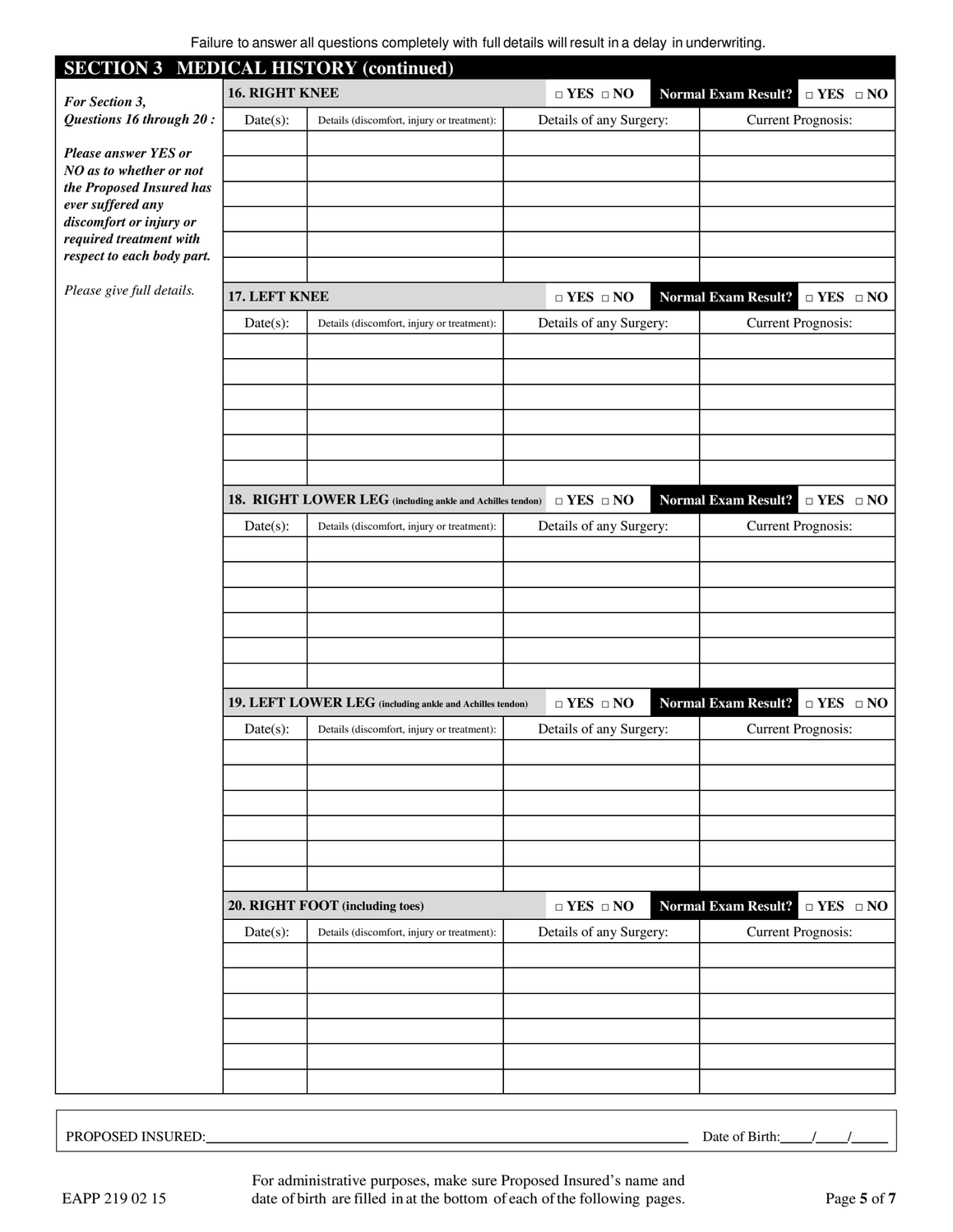| <b>SECTION 3 MEDICAL HISTORY (continued)</b>                                                                                                                                                |                                |                                            |  |                         |  |                                          |  |  |
|---------------------------------------------------------------------------------------------------------------------------------------------------------------------------------------------|--------------------------------|--------------------------------------------|--|-------------------------|--|------------------------------------------|--|--|
| <b>For Section 3.</b>                                                                                                                                                                       | 21. LEFT FOOT (including toes) |                                            |  | $\Box$ YES $\Box$ NO    |  | Normal Exam Result? $\Box$ YES $\Box$ NO |  |  |
| Question 21:                                                                                                                                                                                | $Date(s)$ :                    | Details (discomfort, injury or treatment): |  | Details of any Surgery: |  | <b>Current Prognosis:</b>                |  |  |
| <b>Please answer YES or</b><br>NO as to whether or not<br>the Proposed Insured has<br>ever suffered any<br>discomfort or injury or<br>required treatment with<br>respect to each body part. |                                |                                            |  |                         |  |                                          |  |  |
| Please give full details.                                                                                                                                                                   |                                |                                            |  |                         |  |                                          |  |  |
|                                                                                                                                                                                             |                                |                                            |  |                         |  |                                          |  |  |
|                                                                                                                                                                                             |                                |                                            |  |                         |  |                                          |  |  |

# **SECTION 4**

**On completion of physical examination, please provide an overall impression with regard to Proposed Insured's ability to continue his or her career.** 

#### **Please indicate your relationship to the Proposed Insured by checking the appropriate box:**

□ Personal Physician □ Team Physician □ Other (please specify):

|                                                                                                                    | I certify that I made this examination at $\Box$ $\Box$ a.m. $\Box$ p.m. on the $\Box$ day of $\Box$ and $\Box$ and $\Box$ and $\Box$ a.m. $\Box$ p.m. on the $\Box$ and $\Box$ and $\Box$ and $\Box$ and $\Box$ and $\Box$ and $\Box$ and $\Box$ and $\Box$ and |                                                                                  |  |                                             |             |  |  |  |
|--------------------------------------------------------------------------------------------------------------------|------------------------------------------------------------------------------------------------------------------------------------------------------------------------------------------------------------------------------------------------------------------|----------------------------------------------------------------------------------|--|---------------------------------------------|-------------|--|--|--|
| Examination made at: $\Box$ My Office $\Box$ Proposed Insured's Office $\Box$ Proposed Insured's Home $\Box$ Other |                                                                                                                                                                                                                                                                  |                                                                                  |  |                                             |             |  |  |  |
|                                                                                                                    |                                                                                                                                                                                                                                                                  |                                                                                  |  |                                             |             |  |  |  |
| <b>EXAMINERS SIGNATURE</b>                                                                                         |                                                                                                                                                                                                                                                                  | <b>DATE</b>                                                                      |  | <b>PROPOSED INSURED'S SIGNATURE</b>         | <b>DATE</b> |  |  |  |
| Examiner's Name (please print)                                                                                     |                                                                                                                                                                                                                                                                  |                                                                                  |  | Proposed Insured's Full Name (please print) |             |  |  |  |
|                                                                                                                    |                                                                                                                                                                                                                                                                  |                                                                                  |  |                                             |             |  |  |  |
|                                                                                                                    |                                                                                                                                                                                                                                                                  |                                                                                  |  |                                             |             |  |  |  |
|                                                                                                                    |                                                                                                                                                                                                                                                                  | Examiner's Tel. No: $($ $)$                                                      |  |                                             |             |  |  |  |
|                                                                                                                    |                                                                                                                                                                                                                                                                  | ,我们也不会有什么。""我们的人,我们也不会有什么?""我们的人,我们也不会有什么?""我们的人,我们也不会有什么?""我们的人,我们也不会有什么?""我们的人 |  |                                             |             |  |  |  |
|                                                                                                                    |                                                                                                                                                                                                                                                                  | PROPOSED INSURED:                                                                |  | Date of Birth: $/$ /                        |             |  |  |  |

For administrative purposes, make sure Proposed Insured's name and EAPP 219 02 15 date of birth are filled in at the bottom of each of the following pages. Page 6 of 7